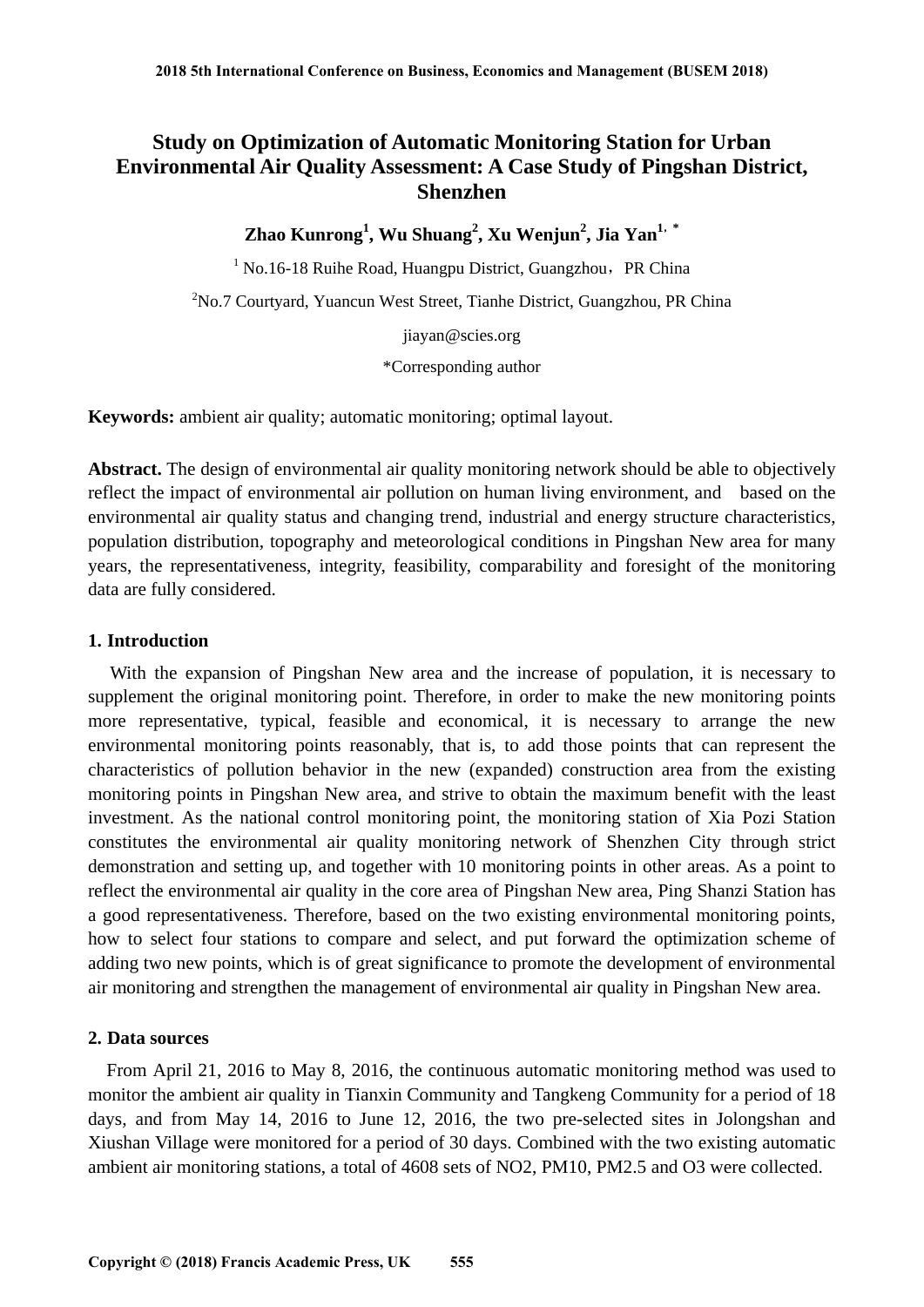#### **3. Analytic procedure**

According to the requirements of the Code for Environmental Air quality Monitoring (trial), the data are statistically calculated according to the following steps:

(1) For each monitoring item (NO2, O3, PM2.5, PM10), the daily mean of six monitoring points in Pingshan New area, the daily mean and total mean during the monitoring period, and the 30, 50, 80 and 90percentile of the total daily mean are calculated respectively to characterize the distribution of the data.

 $(2)$  The "2+1" monitoring points were combined with the existing monitoring points according to three points, that is, {Pingshan, Xiapo, pre-selected points  $X$ } as a group, with a total of 4 groups.

(3)For each monitoring item, the daily mean of each group and the daily mean of the group during the monitoring period were calculated respectively, and the 30, 50, 80 and 90 percentile of all the daily mean values in the group were calculated.

 $(4)$  The relative errors between the daily mean and the total mean of each group (hereinafter referred to as the group mean error) are calculated respectively, and the relative errors of the 30, 50, 80 and 90percentile of the daily mean and the corresponding percentile of all the daily mean (referred to as the percentile error of the group) are calculated.

 $(5)$  For each monitoring item, the correlation parameters: a, b and r (hereinafter referred to as group related parameters), between the daily mean in group Tianxin's detection period, group Tangkeng's detection period (as dependent variable) and the daily mean in Pingshan New area's (as independent variable) detection period are calculated respectively. For each monitoring item, the correlation parameters: a, b and r (hereinafter referred to as group related parameters), between the daily mean in group Julongshan's detection period, group Xiushancun's detection period (as dependent variable) and the daily mean in Pingshan New area's (as independent variable) detection period are calculated respectively.

(6)All groups are screened, and the selected groups must meet the following conditions for each monitoring item at the same time.

The absolute value of the mean relative error of the group is less than 10%, and the absolute value of the percentile error of each group is less than 15%.

( 7 ) Finally, the establishment of the optimization group is the best combination of representative points from the re-selected optimization group. The formula for calculating the correlation coefficient is as follows.

Eq.1 
$$
R = \frac{ILXY}{\sqrt{LXX*LYY}}
$$
 (1)  
\nEq.2  $LXY = \sum_{i=1}^{n} (X_i - \overline{X}) \times (Y_i - \overline{Y})$   
\nEq.3  $LXX = \sum_{i=1}^{n} (X_i - \frac{-2}{X})$   
\nEq.4  $LXY = \sum_{i=1}^{n} (X_i - \frac{-2}{X})$ 

R——Correlation coefficient between a certain group of pollutants and a pollutant in the whole area

Xi——The daily average concentration of a certain pollutant in a group.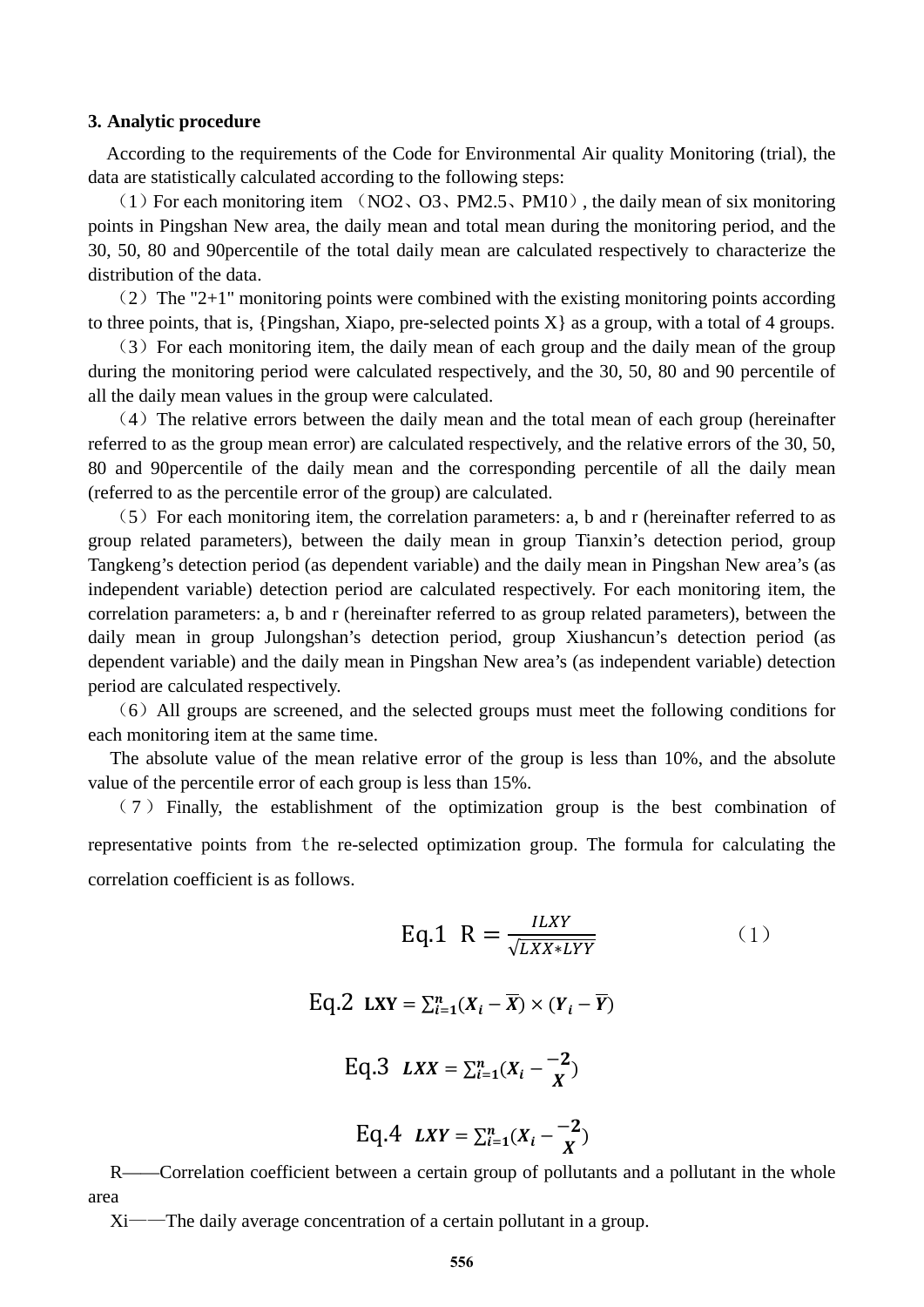x——Average concentration of a group of a pollutants during the monitoring period

Yi——The average concentration of a pollutant on a certain day in the whole area.

Y——Average concentration of a pollutant in the whole region during the monitoring period The larger the R value, the more it can represent the changing law of pollutants in the jurisdiction, and priority should be given to the selection of points. When  $R \ge 0.561$ , the correlation is significant at  $a \ge 0.01$  level. When  $R > 0.444$ , the correlation was significant at the level of  $a \ge 0.05$ .

(8)The data of the above primary groups are analyzed for optimal selection, and the following factors are taken into account:

1)Each point in the group should represent as many functional areas as possible.

2)The geographical location of each point in the group should be distributed as widely as possible in Pingshan New area.

3)The development planning of the city should be taken into account so that the monitoring points can be relatively stable.

4)It is necessary to retain a certain number of original monitoring points as much as possible in order to maintain the relationship before and after optimization, and the data are comparable to each other.

5) The daily mean value of the selected point should not be concentrated near the daily mean value.

6)The monitoring conditions of the selected points must be fully guaranteed and the monitoring must be as convenient and reliable as possible.

7) Meet the needs of environmental management, etc., as much as possible.

### **4. Data processing and analysis**

#### **4.1. Daily average of existing and budgeted points**

In this study, the monitoring data of air pollutants in two existing stations and pre-selected sites in Pingshan New Area and the daily average of air pollutants in Pingshan New Area based on MODIS satellite data inversion and on-site monitoring were analyzed. Details are shown in tables 1 and 2.

| Table 1 | Statistics of daily mean values of air pollutants during the monitoring period between |  |  |
|---------|----------------------------------------------------------------------------------------|--|--|
|         | Tianxin and Tangkeng in Pingshan New area and the existing points mg / $m3$            |  |  |

| air pollutant<br>site | NO <sub>2</sub> | $0_{3}$ | PM <sub>2.5</sub> | $PM_{10}$ |
|-----------------------|-----------------|---------|-------------------|-----------|
| Tianxin               | 0.012           | 0.066   | 0.027             | 0.045     |
| Tangkeng              | 0.019           | 0.061   | 0.036             | 0.080     |
| Xiapo                 | 0.024           | 0.039   | 0.038             | 0.060     |
| Pingshan              | 0.049           | 0.051   | 0.028             | 0.045     |
| The average of four   |                 |         |                   |           |
| points                | 0.026           | 0.054   | 0.032             | 0.058     |

#### **4.2. Percentile of air pollutants in the region**

In this study, the percentile statistics of the daily mean of air pollutants during the monitoring period of two stations and pre-selected points in Pingshan New area are carried out, as detailed in tables 3 and 4.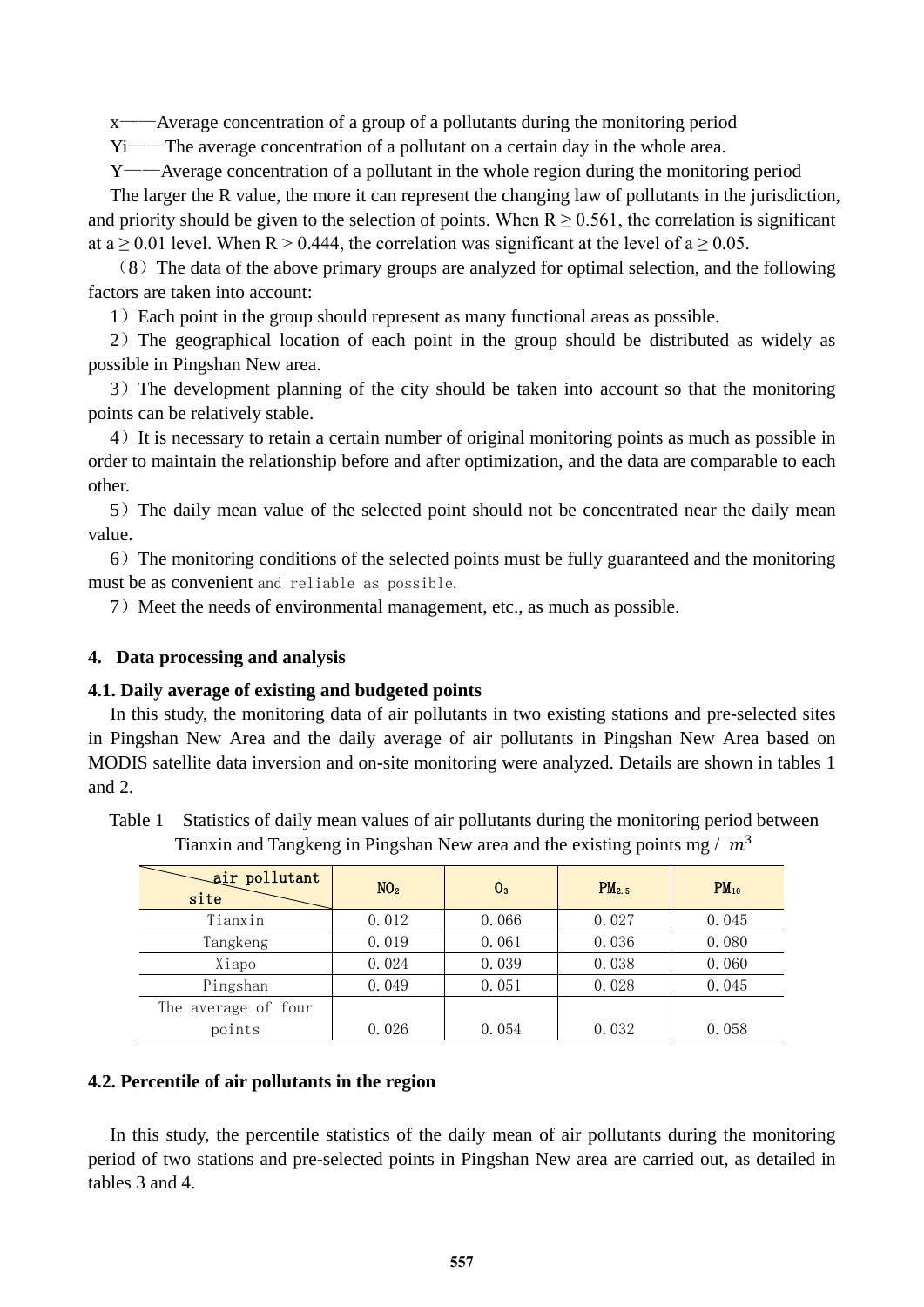| air pollutant<br>site | N0 <sub>2</sub> | 0 <sub>3</sub> | PM <sub>2.5</sub> | $PM_{10}$ |
|-----------------------|-----------------|----------------|-------------------|-----------|
| Tianxin               | 0.020           | 0.075          | 0.013             | 0.047     |
| Tangkeng              | 0.020           | 0.067          | 0.024             | 0.065     |
| Xiapo                 | 0.021           | 0.043          | 0.027             | 0.046     |
| Pingshan              | 0.035           | 0.059          | 0.021             | 0.036     |
| The average of four   |                 |                |                   |           |
| points                | 0.024           | 0.061          | 0.021             | 0.049     |

Table 2 Daily mean Statistics of Air pollutants in Xiushan Village, Jolong Mountain and existing Point Monitoring periods in Pingshan New area mg /  $m<sup>3</sup>$ 

Table 3 Percentile of air pollutants in Tianxin and Tangkeng of Pingshan New Area. mg /  $m<sup>3</sup>$ 

| air               | Percentile |       |       |       |       |       |       |  |
|-------------------|------------|-------|-------|-------|-------|-------|-------|--|
| pollutant         | 5          | 10    | 30    | 50    | 80    | 90    | 95    |  |
| $N_2$             | 0.005      | 0.007 | 0.016 | 0.023 | 0.039 | 0.053 | 0.058 |  |
| 0 <sub>3</sub>    | 0.019      | 0.023 | 0.034 | 0.047 | 0.073 | 0.103 | 0.124 |  |
| PM <sub>2.5</sub> | 0.015      | 0.019 | 0.024 | 0.031 | 0.041 | 0.048 | 0.053 |  |
| $PM_{10}$         | 0.032      | 0.034 | 0.041 | 0.055 | 0.074 | 0.090 | 0.101 |  |

Table 1 Percentile Statistics of Air pollutants in Xiushan Village, Jolong Mountain and existing Point Monitoring periods in Pingshan New Area mg /  $m<sup>3</sup>$ 

| air               | Percentile |       |       |       |       |       |       |
|-------------------|------------|-------|-------|-------|-------|-------|-------|
| pollutant         | 5          | 10    | 30    | 50    | 80    | 90    | 95    |
| $N_2$             | 0.011      | 0.013 | 0.018 | 0.023 | 0.032 | 0.038 | 0.042 |
| 0 <sub>3</sub>    | 0.020      | 0.027 | 0.045 | 0.056 | 0.083 | 0.099 | 0.120 |
| PM <sub>2.5</sub> | 0.008      | 0.009 | 0.016 | 0.020 | 0.029 | 0.032 | 0.036 |
| $PM_{10}$         | 0.025      | 0.029 | 0.038 | 0.044 | 0.063 | 0.078 | 0.085 |

## **4.3. Daily average and relative error of each group**

In this study, the existing stations and pre-selected points were divided into four groups, and the daily mean values of air pollutants in each group were counted, as detailed in tables 5 and 6. On this basis, the relative error statistics between the air pollutants and the whole area of each group are carried out, which are detailed in Table 7 and Table 8. From the statistical results, the absolute value of the relative error between the air pollutants and the whole area in each group is less than 10%.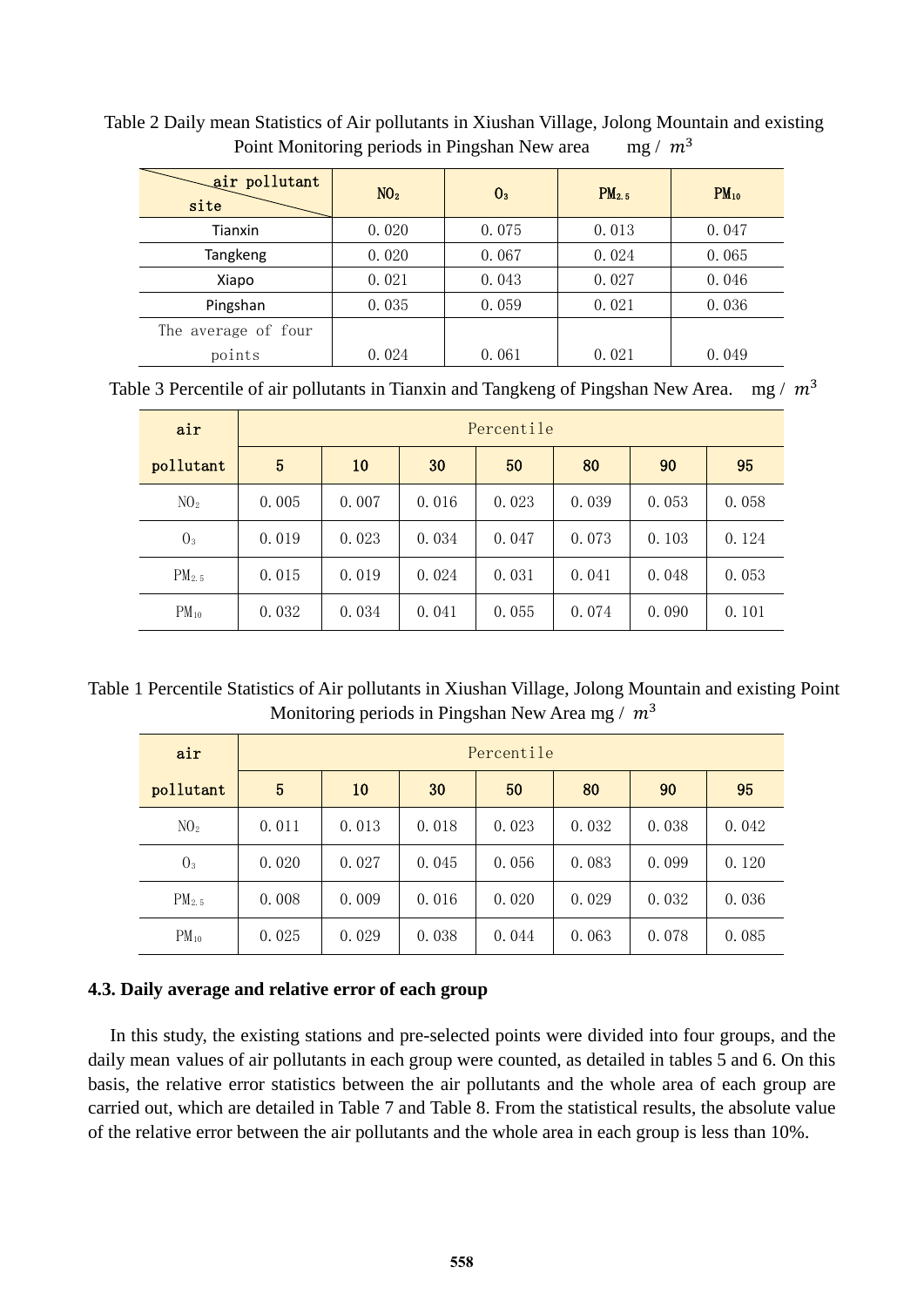| combination | NO <sub>2</sub> | $0_{3}$ | PM <sub>2.5</sub> | $PM_{10}$ |
|-------------|-----------------|---------|-------------------|-----------|
| 1, 2, 3     | 0.028           | 0.052   | 0.031             | 0.057     |
| 1,2,4       | 0.030           | 0.050   | 0.034             | 0.062     |
| Regional    | 0.027           | 0.054   | 0.032             | 0.058     |
| average     |                 |         |                   |           |

Table 5 Daily average statistics of air pollutants in Tianxin and Tangkeng groups

Note: point 1: Pingshan; point 2: Xiapo; point 3: Tianxin; point 4: Tangkeng

Table 6 Daily average of air pollutants in Xiushan Village, Julongshan Group.

| combination | NO <sub>2</sub> | $0_{3}$ | PM <sub>2.5</sub> | $PM_{10}$ |
|-------------|-----------------|---------|-------------------|-----------|
| 1,2,5       | 0.025           | 0.059   | 0.020             | 0.044     |
| 1,2,6       | 0.026           | 0.061   | 0.021             | 0.049     |
| Regional    |                 |         |                   |           |
| average     | 0.024           | 0.061   | 0.021             | 0.049     |

Note: point 1: Pingshan; point 2: Xiapo; point 3: Xiushancun; point 4: Julongshan

Table 7 Statistics of daily mean value and relative error absolute value of Tanxin and Tangkeng formation

| combination | NO <sub>2</sub> | U3    | PM <sub>2.5</sub> | $PM_{10}$ |
|-------------|-----------------|-------|-------------------|-----------|
| 1, 2, 3     | 4.32%           | 4.58% | 4.08%             | 2.74%     |
| 1,2,4       | 9.37%           | 7.07% | 5.44%             | 7.13%     |

Table 8 Statistics of daily average value and relative error absolute value of Julongshan formation in Xiushan Village and Julongshan formation

| combination | NO <sub>2</sub> | $\mathsf{U}_3$ | PM <sub>2.5</sub> | $PM_{10}$ |
|-------------|-----------------|----------------|-------------------|-----------|
| 1,2,5       | 5.29%           | 3.08%          | 4.85%             | 9.23%     |
| 1,2,6       | 5.88%           | 1.71%          | 1.53%             | l. 08%    |

## **4.4. Daily average percentile and relative error between each group and the whole area percentile**

In this study, the daily mean value of air pollutants in each monitoring period was counted in percentile, as detailed in tables 9 and 10.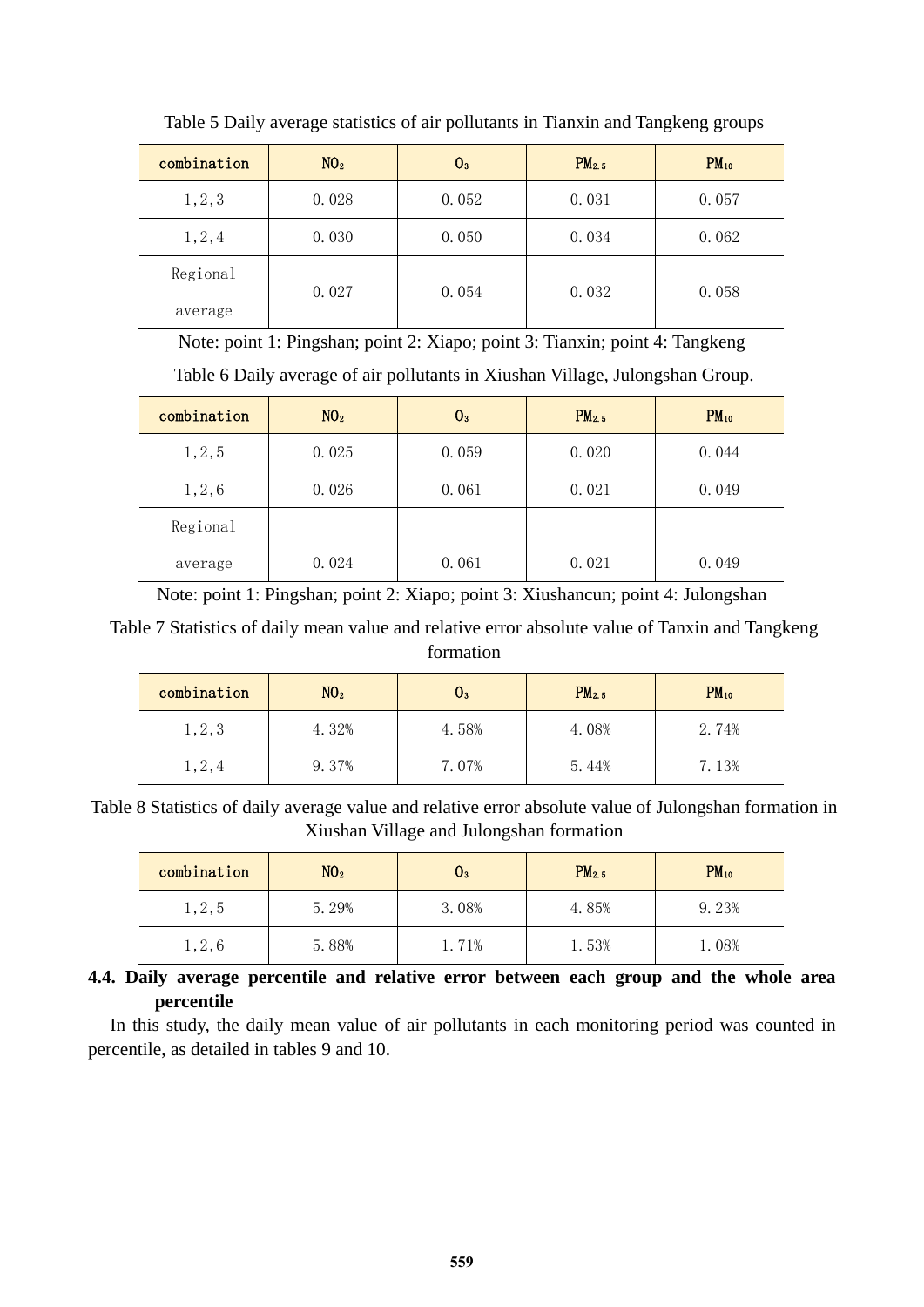| combinati     | air               |       | percentile statistics |       |       |  |  |  |
|---------------|-------------------|-------|-----------------------|-------|-------|--|--|--|
| <sub>on</sub> | pollutants        | 30    | 50                    | 80    | 90    |  |  |  |
|               | NO <sub>2</sub>   | 0.017 | 0.024                 | 0.043 | 0.056 |  |  |  |
| 1, 2, 3       | 0 <sub>3</sub>    | 0.032 | 0.046                 | 0.072 | 0.102 |  |  |  |
|               | PM <sub>2.5</sub> | 0.024 | 0.031                 | 0.040 | 0.044 |  |  |  |
|               | $PM_{10}$         | 0.039 | 0.055                 | 0.073 | 0.091 |  |  |  |
|               | $N_2$             | 0.021 | 0.027                 | 0.043 | 0.056 |  |  |  |
| 1, 2, 4       | 0 <sub>3</sub>    | 0.031 | 0.038                 | 0.070 | 0.102 |  |  |  |
|               | PM <sub>2.5</sub> | 0.026 | 0.032                 | 0.042 | 0.050 |  |  |  |
|               | $PM_{10}$         | 0.047 | 0.060                 | 0.085 | 0.097 |  |  |  |
|               | $N_2$             | 0.016 | 0.023                 | 0.039 | 0.053 |  |  |  |
| Whole<br>area | 0 <sub>3</sub>    | 0.034 | 0.047                 | 0.073 | 0.103 |  |  |  |
|               | PM <sub>2.5</sub> | 0.024 | 0.031                 | 0.041 | 0.048 |  |  |  |
|               | $PM_{10}$         | 0.041 | 0.055                 | 0.074 | 0.090 |  |  |  |

Table 9 percentile statistics of air pollutants in Tanxin and Tangkeng groups

Table 10 percentile statistics of air pollutants in Julongshan formation, Xiushan Village

| combinati | air               | percentile statistics |       |       |       |  |  |
|-----------|-------------------|-----------------------|-------|-------|-------|--|--|
| on        | pollutants        | 30                    | 50    | 80    | 90    |  |  |
|           | $N_2$             | 0.018                 | 0.023 | 0.035 | 0.038 |  |  |
|           | 0 <sub>3</sub>    | 0.045                 | 0.053 | 0.081 | 0.099 |  |  |
| 1, 2, 5   | PM <sub>2.5</sub> | 0.013                 | 0.018 | 0.029 | 0.033 |  |  |
|           | $PM_{10}$         | 0.035                 | 0.039 | 0.056 | 0.063 |  |  |
|           | $N_2$             | 0.020                 | 0.023 | 0.035 | 0.039 |  |  |
|           | 0 <sub>3</sub>    | 0.039                 | 0.052 | 0.078 | 0.095 |  |  |
| 1,2,6     | PM <sub>2.5</sub> | 0.016                 | 0.020 | 0.031 | 0.034 |  |  |
|           | $PM_{10}$         | 0.038                 | 0.045 | 0.063 | 0.079 |  |  |
|           | $N_2$             | 0.018                 | 0.023 | 0.032 | 0.038 |  |  |
| Whole     | 0 <sub>3</sub>    | 0.045                 | 0.056 | 0.083 | 0.099 |  |  |
| area      | PM <sub>2.5</sub> | 0.016                 | 0.020 | 0.029 | 0.032 |  |  |
|           | $PM_{10}$         | 0.038                 | 0.044 | 0.063 | 0.078 |  |  |

The relative errors between percentile and whole area of air pollutants in each group are counted, as detailed in tables 11 and 12. The statistical results show that the absolute values of the atmospheric pollutants in {1,2,3}, {1,2,6} groups and the whole area are less than 15%. In {1, 2, 4} group, except NO2, the absolute error between {1, 2, 4} and the whole region was less than 15%. {1, 2, 5} group except PM10, the absolute error between {1, 2, 5} and the whole area is less than 15%.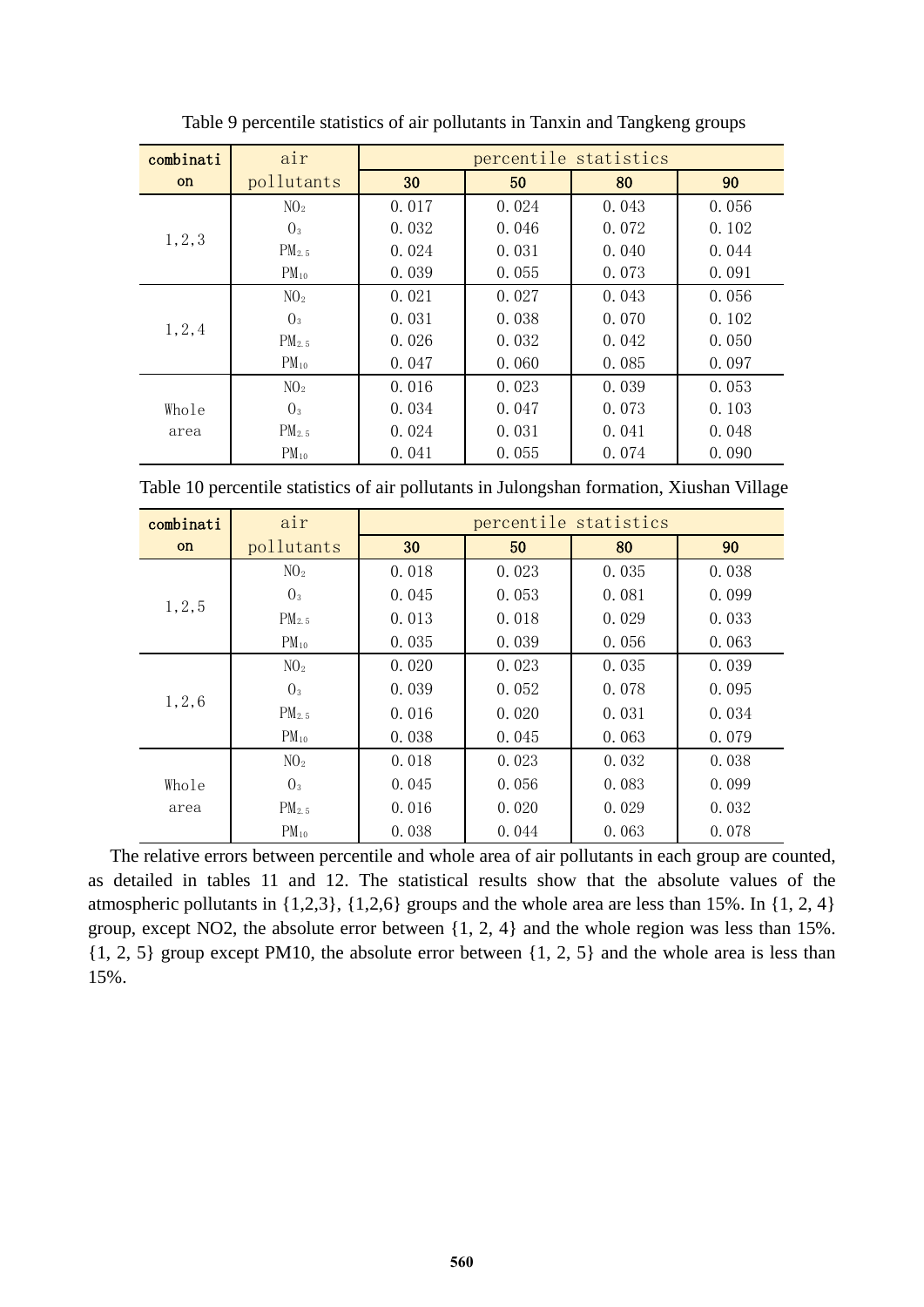|             |                   | <u>-</u><br>percentile statistics |        |        |       |  |
|-------------|-------------------|-----------------------------------|--------|--------|-------|--|
| combination | air pollutants    | 30                                | 50     | 80     | 90    |  |
|             | NO <sub>2</sub>   | 6.72%                             | 5.77%  | 10.18% | 5.71% |  |
|             | 0 <sub>3</sub>    | 5.49%                             | 0.38%  | 1.56%  | 0.82% |  |
| 1, 2, 3     | PM <sub>2.5</sub> | 2.84%                             | 0.00%  | 3.01%  | 9.65% |  |
|             | $PM_{10}$         | 4.42%                             | 1.96%  | 1.33%  | 2.80% |  |
|             | NO <sub>2</sub>   | 26.37%                            | 16.45% | 10.18% | 5.71% |  |
|             | 0 <sub>3</sub>    | 8.65%                             | 14.77% | 3.91%  | 0.70% |  |
| 1,2,4       | PM <sub>2.5</sub> | 7.40%                             | 5.92%  | 3.04%  | 2.84% |  |
|             | $PM_{10}$         | 14.40%                            | 9.03%  | 13.85% | 7.84% |  |

Table 11 Statistics of absolute value of relative error between percentile and relative error of air pollutants in Tanxin and Tangkeng groups

Table 12 Statistics of absolute error between percentile and relative error of air pollutants in Julongshan formation in Xiushan Village and Julongshan formation

|             | air pollutants  | percentile statistics |        |        |        |
|-------------|-----------------|-----------------------|--------|--------|--------|
| combination |                 | 30                    | 50     | 80     | 90     |
| 1, 2, 5     | NO <sub>2</sub> | 1.55%                 | 1.17%  | 7.73%  | 0.82%  |
|             | 0 <sub>3</sub>  | 11.04%                | 5.73%  | 2.38%  | 0.10%  |
|             | $PM_{2.5}$      | 14.91%                | 12.19% | 0.20%  | 2.27%  |
|             | $PM_{10}$       | 7.64%                 | 10.19% | 11.94% | 18.77% |
| 1,2,6       | NO <sub>2</sub> | 9.58%                 | 1.58%  | 9.17%  | 1.89%  |
|             | 0 <sub>3</sub>  | 1.94%                 | 8.34%  | 5.22%  | 4.04%  |
|             | $PM_{2.5}$      | 1.06%                 | 1.52%  | 6.39%  | 5.09%  |
|             | $PM_{10}$       | 0.78%                 | 2.03%  | 0.05%  | 1.42%  |

## **4.5. New monitoring site layout plan.**

In this study, the correlation between air pollutants in group  $\{1,2,3\}$ ,  $\{1,2,4\}$ ,  $\{1,2,5\}$ ,  $\{1,2,6\}$ and the air pollutants in the whole region was counted by formula 1, and the detailed results are shown in Table 13.